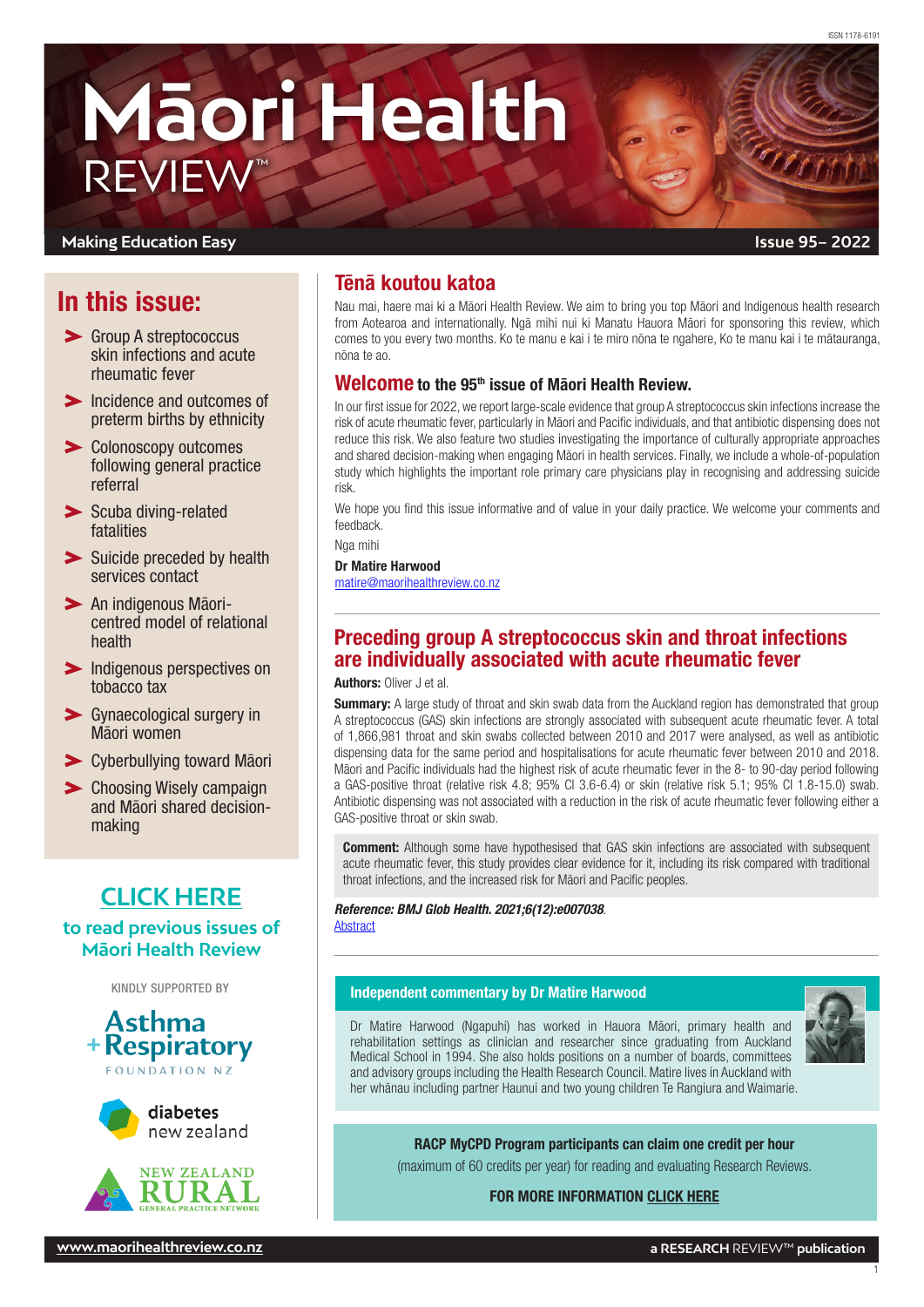## <span id="page-1-0"></span>He Tamariki Kokoti Tau: Tackling preterm incidence and outcomes of preterm births by ethnicity in Aotearoa New Zealand

#### Authors: Edmonds LK et al.

**Summary:** European women are significantly less likely to give birth to extremely or very preterm infants compared with Māori women, and their infants are at lower risk of early neonatal or post-neonatal death, according to a Kaupapa Māori research study. The study analysed maternity, mortality and hospital data for women and their infants born in New Zealand between 1 January 2010 and 31 December 2014. The adjusted relative risk of having an extremely or very preterm infant was 0.86 (95% CI 0.76-0.95) for European women compared with Māori women. Corresponding adjusted relative risks of early neonatal death and post-neonatal death were 0.65 (95% CI 0.45-0.93) and 0.41 (95% CI 0.26-0.64), respectively. In addition to ethnicity, the risk of preterm birth was also influenced by maternal age, body mass index, smoking status and small for gestational age status. The study authors concluded that the New Zealand maternity system privileges whiteness, and that evidence-based medical care is not delivered systemically and equitably for all.

**Comment:** Another important paper from this excellent team. Interesting that they have chosen to focus on New Zealand European rates, demonstrating inequities by focussing on how an ethnic group is privileged. I'm still in two minds about this approach as I'm not sure that it will drive the necessary changes in our system. Interested to hear others' thoughts.

*Reference: Int J Gynaecol Obstet. 2021;155(2): 239-246.* [Abstract](https://obgyn.onlinelibrary.wiley.com/doi/10.1002/ijgo.13855)

# Outcomes from colonoscopy following referral from New Zealand general practice

#### Authors: Lawrenson R et al.

Summary: In a study of Waikato DHB data, the likelihood of colorectal cancer in patients undergoing colonoscopy following GP referral with a high suspicion of cancer (HSCan) was almost 15%. The study authors suggested that such patients should be routinely prioritised without further triage by the hospital. They assessed e-referral data for patients aged at least 30 years referred from 75 general practices to general surgery, gastroenterology or direct to colonoscopy between 1 January 2015 and 31 December 2017. A total of 6718/20648 (32.5%) patients underwent colonoscopy, of whom 372 (5.5%) were diagnosed with colorectal cancer. Females, non-Māori, and patients with a HSCan label originating from their GP were more likely to have a colonoscopy. Among the 585 patients with a GP HSCan label who underwent colonoscopy, the odds ratio of a colorectal cancer diagnosis 2.34 (95% CI 1.70-3.22). However, 423 of these patients were reprioritised by the hospital and 55 had their diagnosis unnecessarily delayed.

**Comment:** Given our recent lockdowns, and now long waiting lists for investigations, I agree with the recommendation to prioritise GP referred patients without further hospital triaging. And given the significant disparities in colon cancer survival between Māori and non-Māori, an equity approach must also be prioritised.

# *Reference: BMC Gastroenterol. 2021;21(1):471.*

**[Abstract](https://bmcgastroenterol.biomedcentral.com/articles/10.1186/s12876-021-02042-7)** 

Independent Content: The selection of articles and writing of summaries and commentary in this publication is completely independent of the advertisers/sponsors and their products.

Privacy Policy: Research Review will record your email details on a secure database and will not release them to anyone without your prior approval. Research Review and you have the right to inspect, update or delete your details at any time. **Disclaimer:** This publication is not intended as a replacement for regular medical education but to assist in the process. The reviews are a summarised interpretation of the published study and reflect the opinion of the writer rather than those of the research group or scientific journal. It is suggested readers review the full trial data before forming a final conclusion on its merits.

Research Review publications are intended for New Zealand health professionals.



This Research Review has been endorsed by The Royal New Zealand College of General Practitioners (RNZCGP) and has been approved for up to 1 CME credit for the General Practice Educational Programme (GPEP) and Continuing Professional Development (CPD) purposes. You can record your CME credits in your **[RNZCGP](https://www.rnzcgp.org.nz/RNZCGP/Contact_Management/Sign_In.aspx) [Dashboard](https://www.rnzcgp.org.nz/RNZCGP/Contact_Management/Sign_In.aspx)** 



Time spent reading this publication has been approved for CNE by The College of Nurses Aotearoa (NZ) for RNs and NPs. For more information on how to claim CNE hours please [CLICK HERE](http://www.nurse.org.nz/continuing-nursing-education-cne-template.html)

# Whakamaua Implementation Research

Request for Proposals now open

The Ministry of Health (the Ministry) and the Health Research Council of New Zealand (HRC) have formed a funding initiative to invest in an independent research project centred on *Whakamaua: Māori Health Action Plan 2020-2025* (Whakamaua), that will directly inform implementation, progress and direction of Whakamaua throughout its duration, and support pae ora for Māori.

A funding pool of \$1.5 million (exclusive of GST) is available to fund an independent Māori-led research team to deliver the objectives set out in the Request for Proposals (RFP), throughout the five-year duration of Whakamaua. The contracted project will need to begin as soon as practicable, with funding available for an immediate start (from May 2022). Further information on the eligibility criteria and application process can be found on the HRC Gateway  $(htps://gateway.hrc.gov.t.nz/funding/requests-for-proposals/$ 2022-whakamaua-and-achieving-pae-ora-for-maori).

*Applicants are required to submit a Registration via the HRC Gateway homep[age \(hps://gateway.hrc.govt.nz/\)](https://gateway.hrc.govt.nz/)  by 1:00pm, 3 February 2022. This web-based form signals the intent of the applicant to submit a full application. If you would like further information, please contact Le-Shan Pomana-Wesl[ey \(LPomana-Wesley@hrc.govt.nz\),](mailto:LPomana-Wesley%40hrc.govt.nz?subject=)  Manager, Māori Health Research Investment, at the HRC.*

2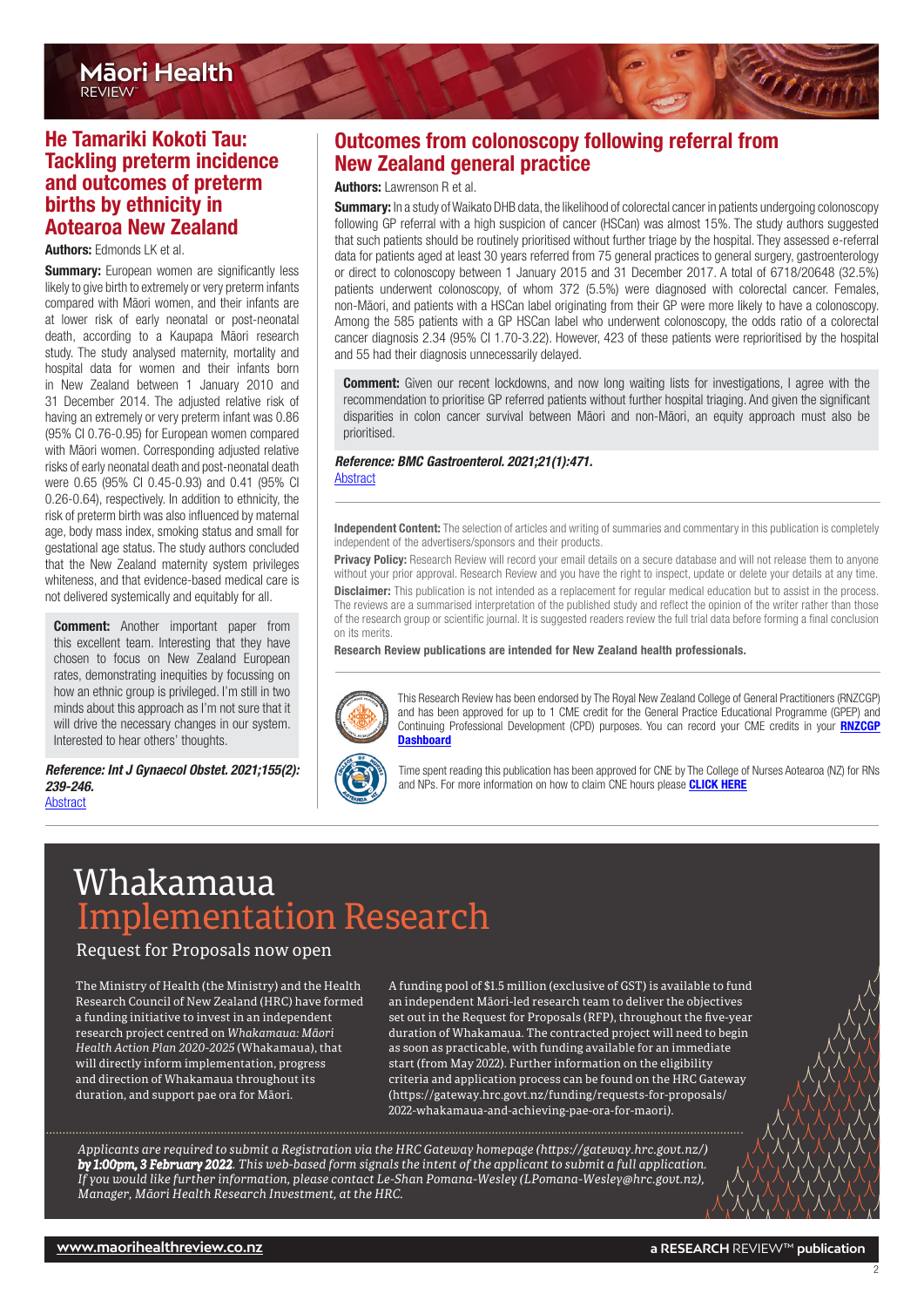# <span id="page-2-0"></span>Scuba diving-related fatalities in New Zealand

#### Authors: Lippmann J et al.

**Summary:** Māori appear to be over-represented in New Zealand scuba diving-related fatalities, according to a study of data from 2007 to 2016. Data were obtained from the National Coronial Information System, the New Zealand Chief Coroner's office, Water Safety New Zealand Drownbase™ and the New Zealand Police National Dive Squad records. A total of 48 fatalities were identified, including 40 men and 8 women, of whom 20 were Māori. Average age was 47 years, and 35 individuals were classified as overweight or obese. Identified medical risk factors included ischaemic heart disease (20 individuals), left ventricular hypertrophy (18) and hypertension (7). Multiple environmental and diving practice breaches, and poor planning, were identified in a chain of events analysis. Thirty-eight individuals had not released their weight belt, and information on resuscitation was limited.

**Comment:** Reporting numbers, especially when we see inequities, is important. However, the narrative or way we speak to those numbers is just as critical. Here, I felt that the results were reported in ways that could be considered 'victim-blaming' with not enough attention to system factors, or solutions.

*Reference: Diving Hyperb Med. 2021;51(4):345- 354.* **[Abstract](https://www.dhmjournal.com/index.php/journals?id=289)** 

## Suicide preceded by health services contact

#### Authors: Chiang A et al.

**Summary:** A New Zealand whole-of-population study has determined that contact with a health service in the 6 months prior to death is associated with increased odds of suicide. The study examined all individuals aged at least 15 years who were alive on 5 March 2013, with follow-up to December 2015. Of the suicide decedent population, 59.4% had contacted primary health services, 46.5% had contacted secondary health services, and 30.4% had contacted tertiary health services in the 6 months prior to death. Contact with primary, secondary and tertiary services was associated with odds ratios for suicide of 2.51 (95% CI 2.19-2.88), 4.45 (95% CI 3.69-4.66) and 6.57 (95% CI 5.84-7.38), respectively, compared with those who had no health services contact.

**Comment:** Two important points stood out for me here. First, the overall findings about previous contact with health services. As a GP, although the odds were lowest for people accessing primary care, general practices are also the most frequently contacted. Therefore, primary care plays an important role and better support for primary care clinicians to recognise and address suicide risk is key. Second, the excellent reporting on Māori data – what's missing and why. Readers should take a look at the Discussion.

*Reference: PLoS One. 2021;16(12):e0261163.* [Abstract](https://journals.plos.org/plosone/article?id=10.1371/journal.pone.0261163)

# Creating an indigenous Māori-centred model of relational health

#### Authors: Wilson D et al.

Summary: The importance and relevance of relational approaches to engaging Māori and their whānau accessing health services has been highlighted in a qualitative literature review. Health and wellbeing for Māori is a holistic and relational concept, and building relationships that include whānau is a cultural imperative. Key elements for a Māori-centred model of relational care include whakawhanaungatanga (the process of building relationships) using tikanga (cultural protocols and processes) and informed by cultural values of aroha (compassion and empathy), manaakitanga (kindness and hospitality), mauri (binding energy), and wairua (importance of spiritual wellbeing).

**Comment:** Tā Mason himself would argue that we should continue to build, revise and grow models of hauora Māori. For me, the elements aligned with Kaupapa Māori Theory (particularly Linda Smith's Decolonising Methodologies) and Vision Matauranga and Charles Royal's idea that such models can revitalise our cultural ways of knowing, as well as achieve social justice, in ways that generate new knowledge.

*Reference: J Clin Nurs. 2021;30(23-24):3539-3555.*

[Abstract](https://onlinelibrary.wiley.com/doi/10.1111/jocn.15859)

## Exploring indigenous perspectives on tobacco tax: how some Māori families are responding in Aotearoa New Zealand

#### Authors: Gifford H et al.

Summary: A qualitative study informed by Kaupapa Māori theory has demonstrated that although Māori are concerned about the rising cost of tobacco, this has generally not translated into quit attempts. The study involved interviews with 72 Māori individuals, most of whom were smokers, from 15 whānau units in two geographical regions - one rural/provincial and one urban. The study showed that whānau have developed innovative tobacco-related practices to continue smoking, albeit in a modified fashion, despite the rising costs of tobacco. The study authors concluded that hypothecated taxes should be used to scale up Māori-specific cessation and uptake prevention programmes, including restricting the availability and appeal of tobacco.

**Comment:** Great to see attention being given to this important kaupapa. Lockdowns may have also impacted on access to tobacco and therefore smoking?

*Reference: Tob Control. 2021;30(e2):e144-e149.*  [Abstract](https://tobaccocontrol.bmj.com/content/30/e2/e144.long)

#### **[CLICK HERE](https://www.researchreview.co.nz/nz/Clinical-Area/General-Medicine/General-Practice/Educational-Series-Countering-Vaccine-Misinformat.aspx?hash=995eb02492254adbd9f7edf7d6ab40022fbe699e455795d24158443084200e8c) to read our**

**Educational Series on Countering Vaccine Misinformation: A Practical Guide for Healthcare Providers**



treatment adherence in asthma. Amy has nearly

 $M_{\rm eff}$  and ethnic minorities, as well as well as well as well as well as well as well as  $\Delta$ 

This article discusses vaccine misinformation and how it can undermine vaccine confidence and lead to vaccine hesitancy. Evidence-based strategies for countering vaccine hesitancy and misinformation are summarised. Techniques to support healthcare providers when engaging with individuals whose vaccine hesitancy has resulted from exposure to vaccine misinformation are provided.



3